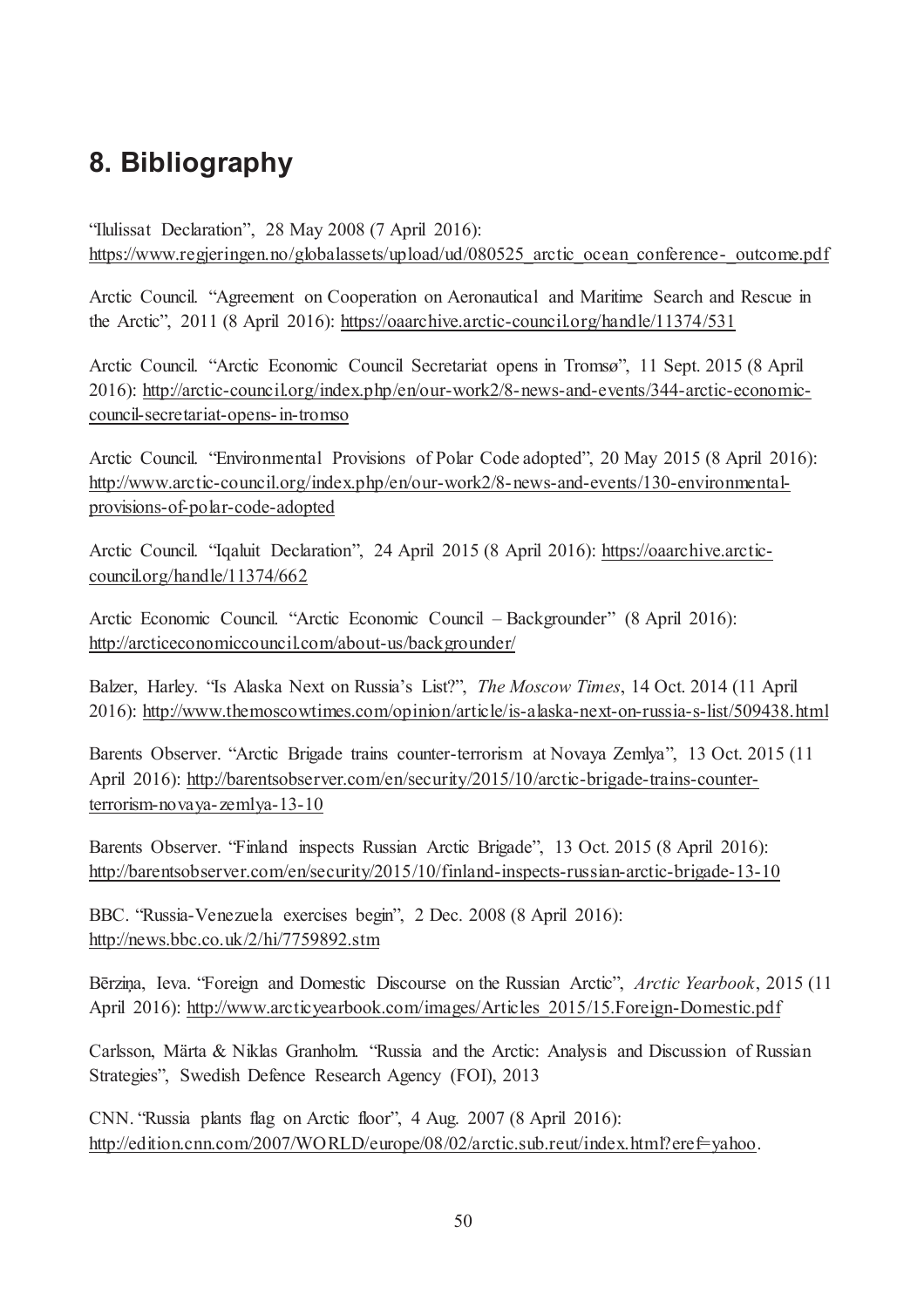Cohen, Ariel. "Russia in the Arctic: Challenges to U.S. Energy and Geopolitics in the High North", *Russia in the Arctic*, ed. Stephen J. Blank (Carlisle, PA: Strategic Studies Institute, 2011)

Conley, Heather A. and Caroline Rohloff. "The New Ice Curtain – Russia's Strategic Reach to the Arctic," *Center for Strategic and International Studies*, Aug. 2015

Croft, Adrian & Sabine Siebold. "NATO suspends cooperation with Russia over crisis", *Reuters*, 2 April 2014 (11 April 2016): http://www.reuters.com/article/2014/04/02/us-ukraine-crisis-natoidUSBREA2U1UF20140402

Danish Shipowners' Association. "Rederiforeningen blandt stifterne af Arctic Economic Council", 9 Sept. 2014 (8 April 2016): https://www.shipowners.dk/presse/nyheder/rederiforeningen-blandtstifterne-af-arctic-economic-council/

Depledge, Duncan. 'The EU and the Arctic Council', European Council of Foreign Relations, 20 April 2015 (8 April 2016) http://www.ecfr.eu/article/commentary the eu and the arctic council3005

Deutsche Welle. "Russia Must Cement Claim Over Arctic Resources, Medvedev Says", 17 Sept. 2008 (11 April 2016): http://www.dw.com/en/russia-must-cement-claim-over-arctic-resourcesmedvedev-says/a-3650815

Dyer, J.E. "Russian Navy's First Port Visit to Egypt in 21 Years", *The Jewish Press*, 13 Nov. 2013 (8 April 2016): http://www.jewishpress.com/indepth/analysis/j-e-dyer/russian-navys-first-port-visitto-egypt-in-21-years/2013/11/13/

Enge, Berit and Arne F. Finne. "Waking up the Keflavik air base; US Navy returns after 10 years of absence", *High North News*, 23 Feb. 2016 (11 April 2016): http://www.highnorthnews.com/waking-up-the-keflavik-air-base-us-navy-returns-after-10-yearsabsence-new/

Exner-Pirot, Heather. "Comment: – Put up or shut up with your Arctic conflict theory", *High North News*, 11 Feb. 2015 (11 April 2016): http://www.highnorthnews.com/put-up-or-shut-up-with-yourarctic-conflict-theory/

Farmer, Ben. "Russia threatens Nato navies with 'arc of steel' from Arctic to Med", *The Telegraph*, 7 Oct. 2015 (11 April 2016): http://www.telegraph.co.uk/news/uknews/defense/11916720/Russiathreatens-Nato-navies-with-arc-of-steel-from-Arctic-to-Med.html

Frear, Thomas et al. "Dangerous Brinkmanship: Close Military Encounters Between Russia and the West in 2014", European Leadership Network, Nov. 2014 (11 April 2016): http://www.europeanleadershipnetwork.org/medialibrary/2014/11/09/6375e3da/Dangerous%20Brin kmanship.pdf

Golts, Alexander. "The Arctic: A Clash of Interests or Clash of Ambitions", *Russia in the Arctic*, ed. Stephen J. Blank (Carlisle, PA: Strategic Studies Institute, 2011), 43-63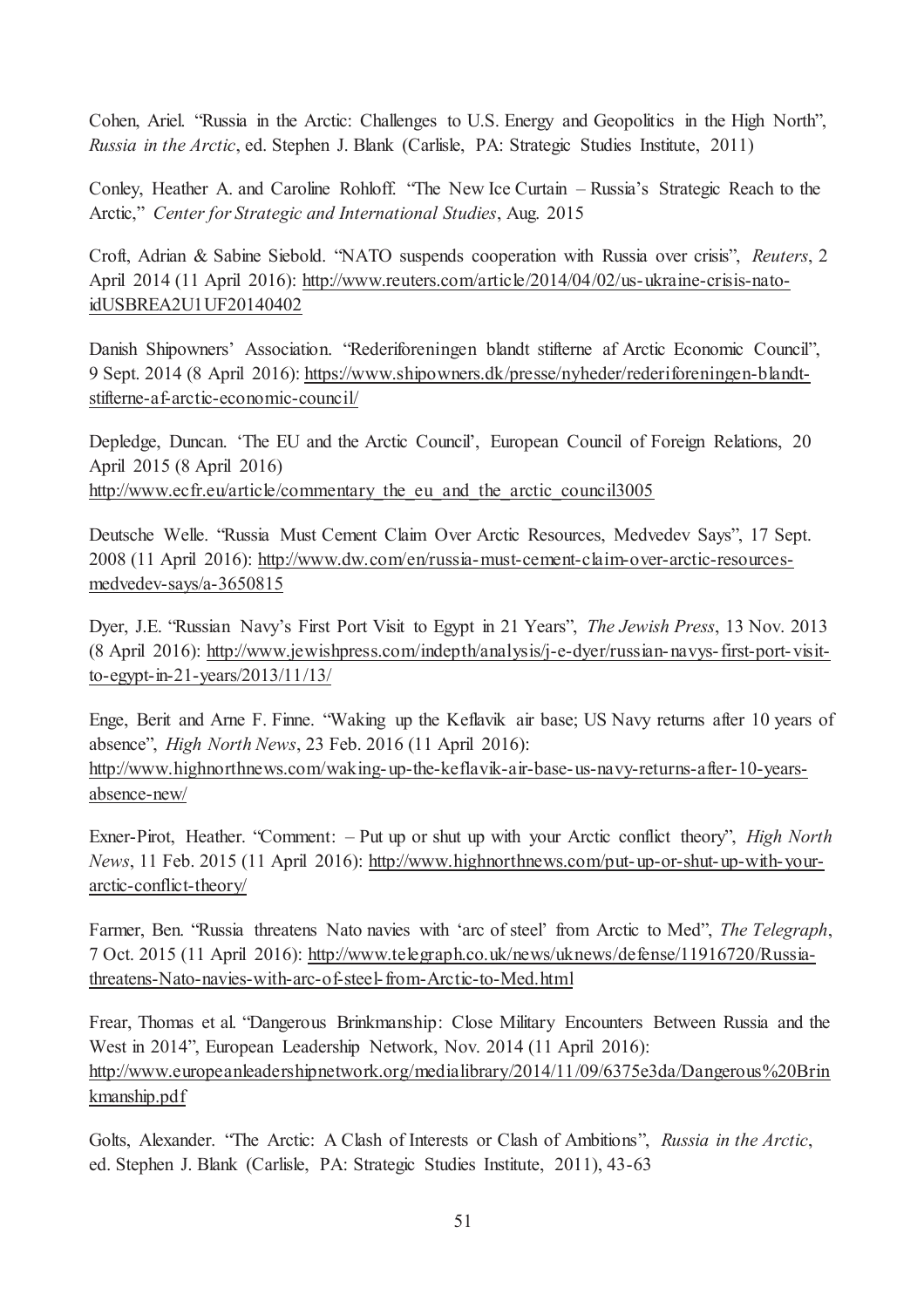Green, Michael et al. "Asia Pacific Rebalance 2025", Center for Strategic and International Studies, Jan. 2016 (11 April 2016): http://csis.org/files/publication/160119 Green AsiaPacificRebalance2025 Web 0.pdf

Gressel, Gustav. "Russia's Quiet Military Revolution, And What It Means for Europe", European Council on Foreign Relations, Oct. 2015

Hannestad, Adam. "Nu kan polartorsken være rolig: Wild west-tilstande ved Nordpolen er forbi", *Politiken*, 16 July 2015 (8 April 2016): http://politiken.dk/oekonomi/ECE2760162/nu-kanpolartorsken-vaere-rolig-wild-west-tilstande-ved-nordpolen-er-forbi/

Harding, Luke. "Vladimir Putin calls for Arctic claims to be resolved under UN law", *The Guardian*, 23 Sept. 2010 (11 April 2016): http://www.theguardian.com/world/2010/sep/23/putinarctic-claims-international-law

Herz, John. "Idealist Internationalism and the Security Dilemma", *World Politics* 2:2, 1950, 171- 201

Hopper, Tristin. "A new cold war: Denmark gets aggressive, stakes huge claim in Race for the Arctic", *National Post*, 15 Dec. 2014 (8 April 2016): http://news.nationalpost.com/news/a-newcold-war-denmark-gets-aggressive-stakes-huge-claim-in-race-for-the-arctic

Houghton, David Patrick. "The Role of Self-Fulfilling and Self-Negating Prophecies in International Relations", *International Studies Review* 11, 2009, 552-584

International Maritime Organization (IMO). "Shipping in polar waters" (8 April 2016): http://www.imo.org/en/MediaCentre/HotTopics/polar/Pages/default.aspx;

Jedig Jørgensen, Henrik and Jon Rahbek-Clemmensen. "Hold hovedet koldt", Danish Institute for Military Studies, May 2009

Josephson, Paul R. *The Conquest of the Russian Arctic* (Cambridge, Massachusetts: Harvard University Press, 2014)

Jyllands-Posten. "Nu gør vi krav på Nordpolen", 14 Dec. 2014 (8 April 2016): http://jyllandsposten.dk/politik/ECE7288290/Nu-gør-vi-krav-på-Nordpolen/

Kaas, Kaarel. "Words and Steel", International Centre for Defense and Security, 24 Sept. 2009

Karlshakk, Jonas. "Joining efforts for search and rescue", *Barents Observer*, 8 June 2015 (8 April 2016): http://barentsobserver.com/en/borders/2015/06/joining-efforts-search-and-rescue-08-06

Kidmose, Johannes et al. "Maritim sikkerhed i Arktis", Centre for Military Studies, May 2015

Kongstad, Jeppe og Jette Elbæk Maressa. 'Rusland er overrasket over Danmarks krav i Arktis', *Jyllands-Posten*, 3 Jan. 2016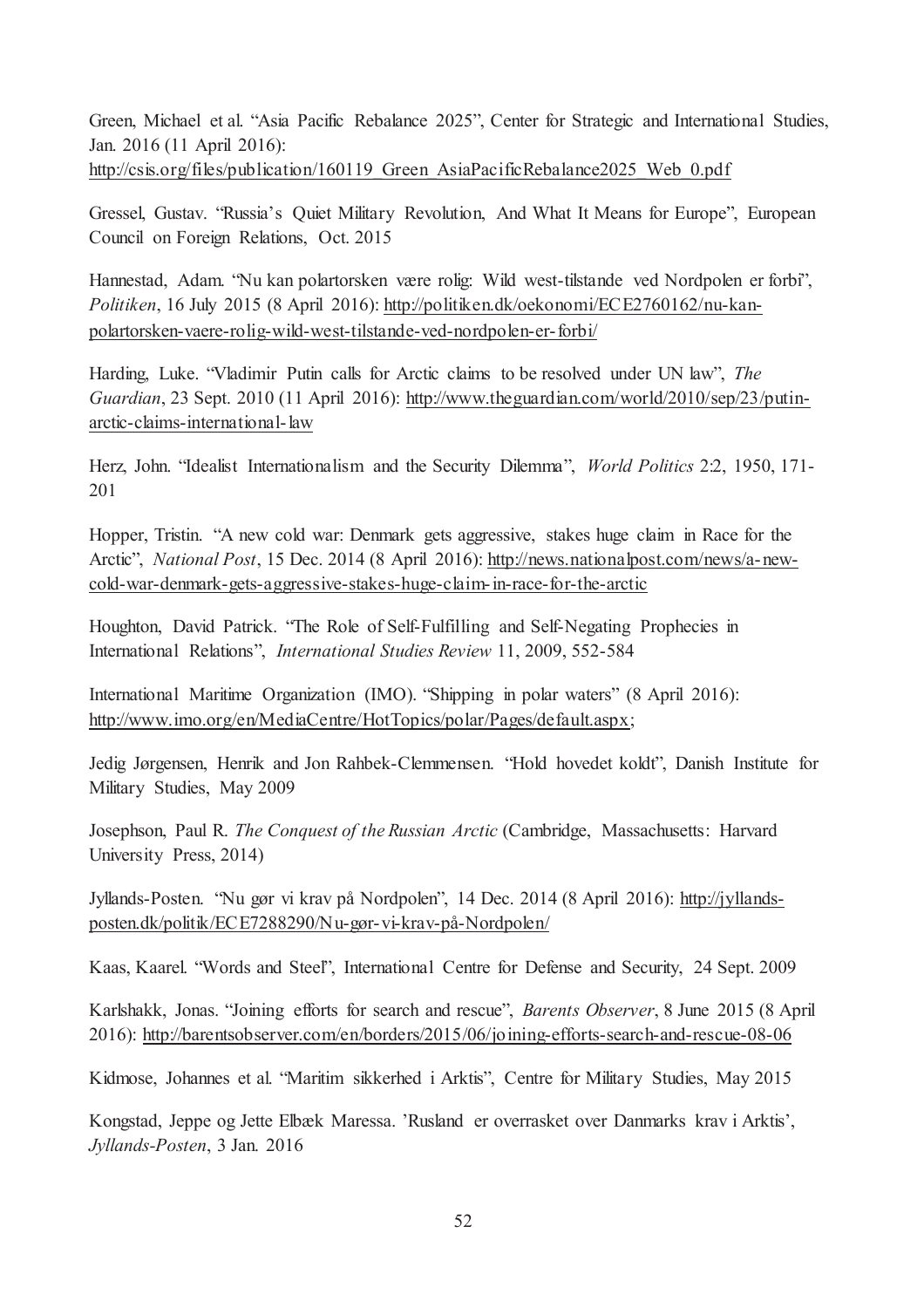Konyshev, Valery and Alexander Sergunin. "Is Russia a revisionist military power in the Arctic?", *Defense & Security Analysis* 30:4, Sept. 2014, 323-335

The Kremlin. "Defense Minister's report on the Vostok 2014 military exercises", 23 Sept. 2014 (11 April 2016): http://en.the Kremlinin.ru/events/president/news/46663

Kulea, Lukasz. "Towards a New Equilibrium: Minimising the risks of NATO and Russia's new military postures", European Leadership Network, Feb. 2016 (11 April 2016): http://www.europeanleadershipnetwork.org/medialibrary/2016/02/07/180d69f6/Towards%20a%20 New%20Equilibrium%202016.pdf

Lain, Sarah. "Who'll Blink First in Russia Sanctions Standoff", *The Moscow Times*, 11 Aug. 2015 (11 April 2016): http://www.themoscowtimes.com/opinion/article/wholl-blink-first-in-russiasanctions-standoff/527773.html

Laruelle, Marlene. "Larger, Higher, Farther North ... Geographical Metanarratives of the Nation in Russia", *Eurasian Geography and Economics* 53:5, 2012, 557-574

Laruelle, Marlene. "Resource, state reassertion and international recognition: locating the drivers of Russia's Arctic policy", *The Polar Journal* vol. 4:2, 2014

Laruelle, Marlene. "Russian Military Presence in the High North: Projection of Power and Capacities of Action", *Russia in the Arctic*, ed. Stephen J. Blank (Carlisle, PA: Strategic Studies Institute, 2011)

Laruelle, Marlene. *Russia's Arctic strategies and the future of the Far North* (New York: M.E. Sharpe, 2014)

Lee Myers, Steven. "Arctic Council Meeting Starts Amid Russia Tensions", *New York Times*, 24 April 2015 (8 April 2016): http://www.nytimes.com/2015/04/25/us/politics/arctic-council-meetingrussia.html

Ministry of Defense of the Russian Federation. "Combat readiness of Northern Fleet, Western MD formations and Airborne Troops will be inspected according to the order of Vladimir Putin", 16 March 2015 (11 April 2016):

http://eng.mil.ru/en/news\_page/country/more.htm?id=12010279@egNews

Ministry of Defense of the Russian Federation. "Russian-Norwegian joint exercise 'Barents-2015' took place in Barents Sea", 4 June 2015 (8 April 2016): http://eng.mil.ru/en/mcis/news/more.htm?id=12039427@egNews

Ministry of Foreign Affairs of the Russian Federation. "Comment by the Information and Press Department of the Russian Foreign Ministry on the filing of Denmark's claim to the Arctic continental shelf", 16 Dec. 2014 (8 April 2016): http://www.mid.ru/en/web/guest/kommentarii/- /asset\_publisher/2MrVt3CzL5sw/content/id/849083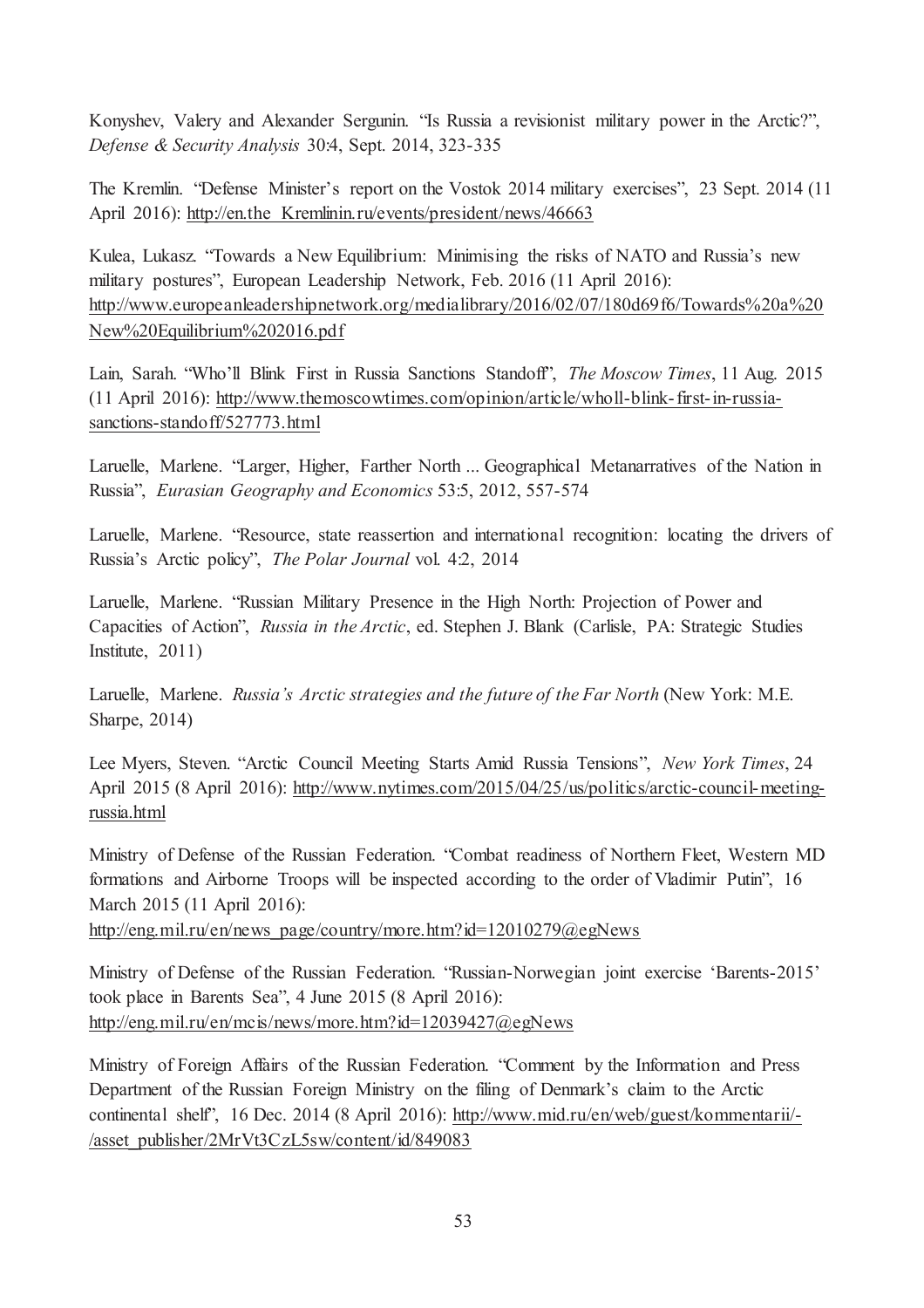NATO. "Statement by NATO Foreign Ministers", 1 April 2014 (11 April 2016): http://www.nato.int/cps/en/natohq/news\_108501.htm

Navy Recognition. "Russian task force, led by the Admiral Kuznetsov aircraft carrier, visits Syrian port", 9 Jan. 2012 (8 April 2016): http://www.navyrecognition.com/index.php?option=com\_content&task=view&id=273

Nilsen, Thomas. "Barents Russia gets two new giant missile warning radars", *Barents Observer*, 18 Aug. 2015 (11 April 2016): http://barentsobserver.com/en/security/2015/08/barents-russia-gets-twonew-giant-missile-warning-radars-18-08

Nilsen, Thomas. "Joint Arctic naval exercise", *Barents Observer*, 14 Feb. 2011 (8 April 2016): http://barentsobserver.com/en/sections/security/joint-arctic-naval-exercise

Nilsen, Thomas. "Northern Fleet put on full combat alert exercise", *Barents Observer*, 16 March 2015 (11 April 2016): http://barentsobserver.com/en/security/2015/03/northern-fleet-put-fullcombat-alert-exercise-16-03

Nilsen, Thomas. "Russia's sanctioned Rogozin landed on Svalbard", *Barents Observer*, 18 April 2015 (8 April 2016): http://barentsobserver.com/en/politics/2015/04/russias-sanctioned-rogozinlanded-svalbard-18-04

Nilsson, Rasmus. "Revanche – Russere – Retfærdighed", Centre for Military Studies, Nov. 2014

Office of the Spokesperson. "Agreement on Cooperation on Marine Oil Pollution Preparedness and Response in the Arctic", U.S. Department of State, May 2015 (8 April 2016): http://www.state.gov/r/pa/prs/ps/2013/05/209406.htm

Nordenman, Magnus. "The Naval Alliance: Preparing NATO for a Maritime Century", June 2015, (8 April 2016): http://www.atlanticcouncil.org/images/publications/NATOMaritime\_finalPDF.pdf

Office of the Spokesperson. "Arctic Nations Sign Declaration to Prevent Unregulated Fishing in the Central Arctic Ocean", U.S. Department of State, 16 July 2015 (8 April 2016): http://www.state.gov/r/pa/prs/ps/2015/07/244969.htm

Oldham, Chuck. "Historic Arctic Coast Guard Forum Gathers in Washington", *Defense Media Network*, 27 March 2015 (8 April 2016): http://www.defensemedianetwork.com/stories/historicarctic-coast-guard-forum-gathers-in-washington/

Olesen, Mikkel Runge. "Common and Competing Interests", *Arctic Security Matters*, ed. Juha Jokela (Paris: France), 43-51

Østhagen, Andreas. "The Arctic Coast Guard Forum: Big Tasks, Small Solutions", The Arctic Institute, 3 Nov. 2015 (8 April 2016): http://www.thearcticinstitute.org/2015/11/the-arctic-coastguard-forum-big-tasks.htm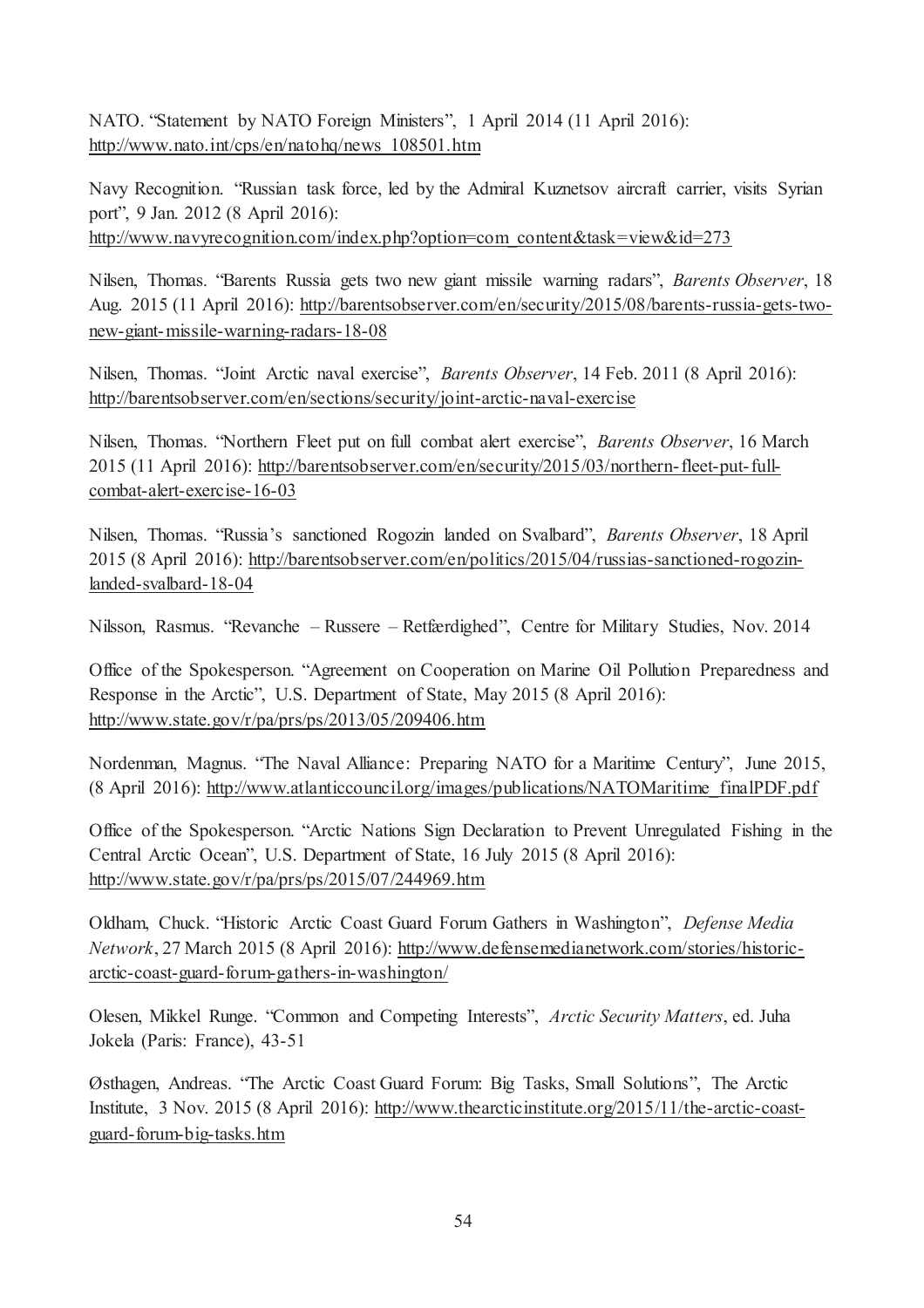Parfitt, Tom. "Russia plants flag on North Pole seabed", *The Guardian*, 2 Aug. 2007 (7 April 2016): http://www.theguardian.com/world/2007/aug/02/russia.arctic

Pettersen, Trude. "Arctic Brigade joins Northern Fleet on exercise along Northeast Passage", *Barents Observer*, 17 Aug. 2015 (11 April 2016): http://barentsobserver.com/en/security/2015/08/arctic-brigade-joins-northern-fleet-exercise-alongnorthern-sea-route-17-08

Pettersen, Trude. "First Norwegian-Russian shooting exercises", *Barents Observer*, 8 June 2010 (8 April 2016): http://barentsobserver.com/en/sections/topics/first-norwegian-russian-shootingexercises

Pettersen, Trude. "Norway and Russia agree on Barents Sea quotas for 2015", *Barents Observer*, 10 Oct. 2014 (8 April 2016): http://barentsobserver.com/en/nature/2014/10/norway-and-russia-agreebarents-sea-quotas-2015-10-10

Pettersen, Trude. "Norway suspends military cooperation with Russia until end of 2015", *Barents Observer*, 12 Dec. 2014 (11 April 2016): http://barentsobserver.com/en/security/2014/12/norwaysuspends-military-cooperation-russia-until-end-2015-12-12

Pettersen, Trude. "Norway, Russia continue Coast Guard cooperation", *Barents Observer*, 31 Aug. 2015 (8 April 2016): http://barentsobserver.com/en/security/2015/08/norway-russia-continue-coastguard-cooperation-31-08

Pettersen, Trude. "Norwegian-Russian POMOR-2013 naval exercise starts this week", *Barents Observer*, 7 May 2013 (8 April 2016): http://barentsobserver.com/en/security/2013/05/norwegianrussian-pomor-2013-naval-exercise-starts-week-07-05

Pettersen, Trude. "POMOR-2012 in full swing", *Barents Observer*, 15 May 2012 (8 April 2016): http://barentsobserver.com/en/security/pomor-2012-full-swing

Pettersen, Trude. "Russia re-opens Arctic cold war era air base", *Barents Observer*, 30 Oct. 2013 (8 April 2016: http://barentsobserver.com/en/security/2013/10/russia-re-opens-arctic-cold-war-era-airbase-30-10

Pettersen, Trude. "Russia still open for cooperation in the Arctic", *Barents Observer*, 21 Jan. 2015 (11 April 2016): http://barentsobserver.com/en/2015/01/russia-still-open-cooperation-arctic-21-01

Pettersen, Trude. "Russia to have ten Arctic rescue centers by 2015", *Barents Observer*, 18 Nov. 2015 (8 April 2016): http://barentsobserver.com/en/topics/russia-have-ten-arctic-rescue-centers-2015

Pettersen, Trude. "Russia to reorganize military forces in the Arctic", *Barents Observer*, 17 Feb. 2014 (8 April 2016): http://barentsobserver.com/en/security/2014/02/russia-reorganize-militaryforces-arctic-17-02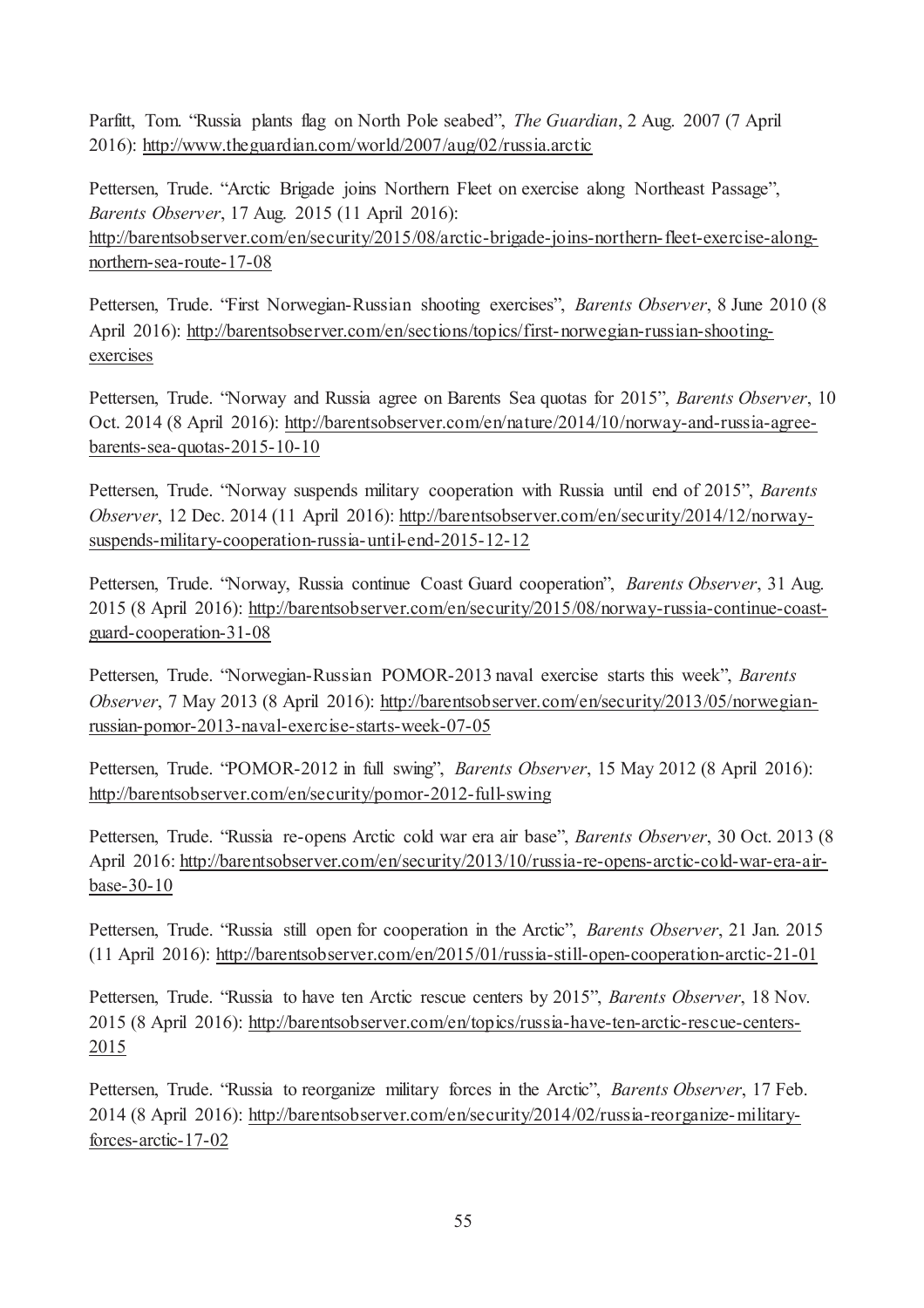Pettersen, Trude. "Russian paratroopers on Tuesday landed on a drifting ice floe near the North Pole", *Barents Observer*, 8 April 2015 (7 April 2016): http://barentsobserver.com/en/security/2015/04/russian-paratroopers-landed-near-north-pole-08-04

Pettersen, Trude. "Russian Arctic brigades put off to 2015", *Barents Observer*, 22 Feb. 2012 (8 April 2016): http://barentsobserver.com/en/topics/russian-arctic-brigades-put-2015

Pettersen, Trude. "Russian Arctic Command from December 1st", *Barents Observer*, 25 Nov. 2014 (8 April 2016): http://barentsobserver.com/en/security/2014/11/russian-arctic-command-december-1st-25-11

Pettersen, Trude. "Russian paratroopers conquer North Pole", *Barents Observer*, 10 April 2014 (11 April 2016): http://barentsobserver.com/en/security/2014/04/russian-paratroopers-conquer-northpole-10-04

Pettersen, Trude. "Russian paratroopers landed near North Pole", *Barents Observer*, 8 April 2015 (11 April 2016): http://barentsobserver.com/en/security/2015/04/russian-paratroopers-landed-nearnorth-pole-08-04

Pettersen, Trude. "Third Arctic search and rescue center opened", *Barents Observer*, 15 Oct. 2014 (11 April 2016): http://barentsobserver.com/en/arctic/2014/10/third-arctic-search-and-rescuecenter-opened-15-10

Pettersen, Trude. "USA cancels joint exercises with Russia", *Barents Observer*, 5 March 2014 (8 April 2016): http://barentsobserver.com/en/security/2014/03/usa-cancels-joint-exercises-russia-05-03

Rahbek-Clemmensen, Jon. "Arktis og Ukrainekrisen", *Danish Institute for International Studies* 10, 2015

Rahbek-Clemmensen, Jon. "Carving up the Arctic: The Continental Shelf Process between International Law and Geopolitics", *Arctic Yearbook*, 2015 (8 April 2016): http://www.arcticyearbook.com/images/Articles\_2015/18.Carving-up-the-Arctic.pdf

Rahbek-Clemmensen, Jon et al. "Forsvaret i Arktis – Suverænitet, samarbejde og sikkerhed", Centre for Military Studies, Jan. 2012

Rogozin, Dmitry. "The Arctic Herald", *Arctic Portal* 3:14, 2015 (11 April 2016): http://library.arcticportal.org/1881/1/AH\_No3\_2015\_view.pdf

Russia Today. "Drones & satellites: Russia to create Arctic complex monitoring system by 2025", 7 Aug. 2015 (11 April 2016): https://www.rt.com/news/311868-russia-arctic-system-control/

Russia Today. "Good neighborly relations are Russia's priority in Arctic – security chief", 8 Aug. 2014 (11 April 2016): https://www.rt.com/politics/178616-russia-security-arctic-patrushev/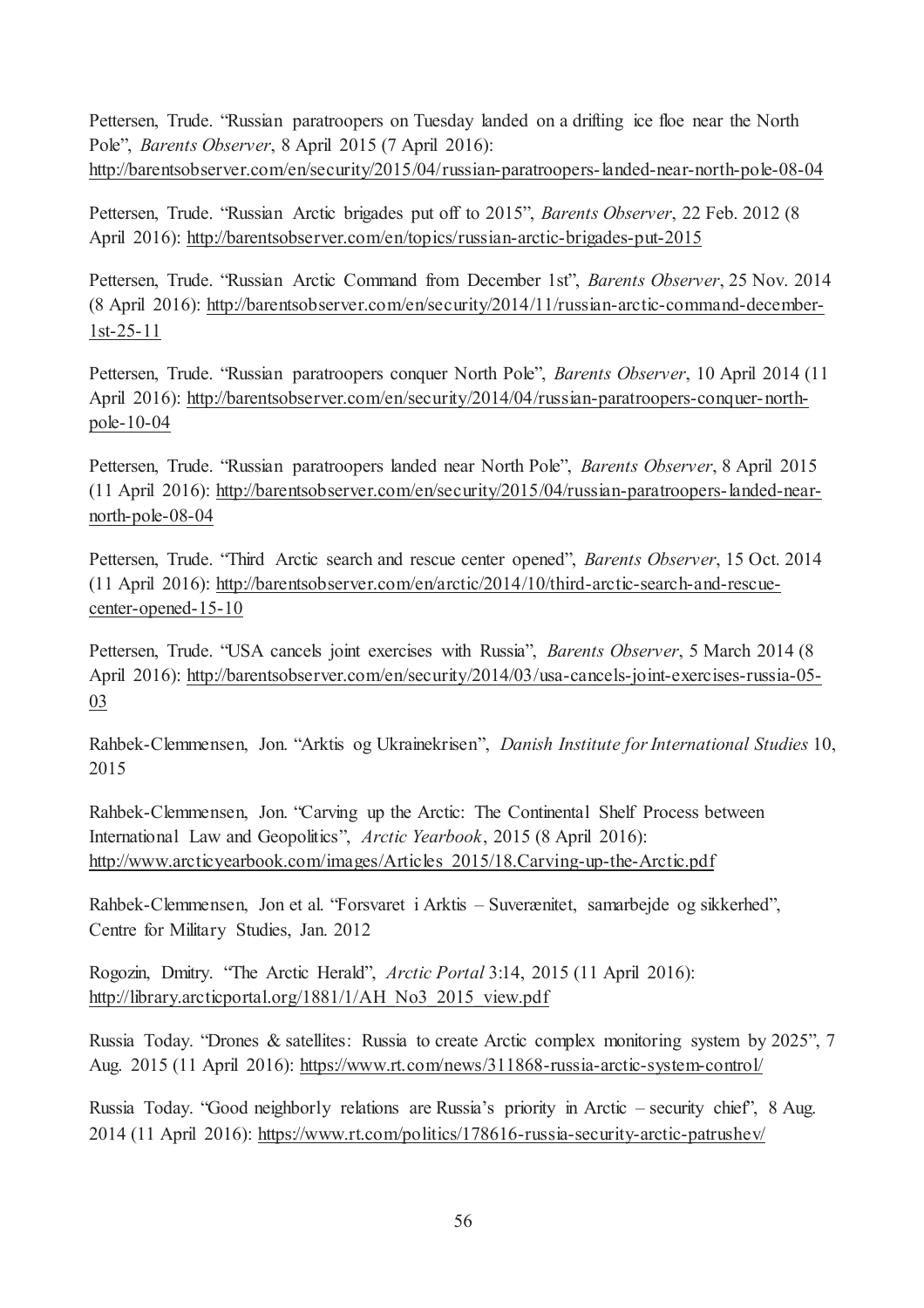Russia Today. "Russia deploys S-400 missile defense systems in Arctic", 8 Dec. 2015 (11 April 2016): https://www.rt.com/news/325094-s-400-arctic-deployment/

Russia Today. "Russia's Navy in Venezuela: the facts", 25 Sept. 2008 (8 April 2016): https://www.rt.com/news/russias-navy-in-venezuela-the-facts/

Russia Today. "Russian army beefs up Arctic presence over Western threat", 29 Oct. 2014 (11 April 2016): https://www.rt.com/news/200419-russia-military-bases-arctic/

Schepp, Matthias & Gerald Traufetter. "Riches at the North Pole: Russia Unveils Aggressive Arctic Plans", *Spiegel Online*, 29 Jan. 2009 (11 April 2016): http://www.spiegel.de/international/world/riches-at-the-north-pole-russia-unveils-aggressive-arcticplans-a-604338.html

Sergunin, Alexander. "Cold War fears melt away at Canadian Arctic Council meeting", *Russia Direct*, 5 May 2015 (8 April 2016): http://www.russia-direct.org/analysis/cold-war-fears-meltaway-canadian-arctic-council-meeting

Sputnik News. "Russia to Base MiG-31 Interceptors in Arctic", 25 Sept. 2012 (11 April 2016): http://sputniknews.com/military/20120925/176212312.html

Staalesen, Atle. "Biggest military drill in Taimyr ever", *Barents Observer*, 20 Aug. 2015 (11 April 2016): http://barentsobserver.com/en/security/2015/08/biggest-military-drill-taimyr-ever-20-08

Staalesen, Atle. "Expansionist Rogozin looks to Arctic", *Barents Observer*, 21 April 2015 (11 April 2016): http://barentsobserver.com/en/arctic/2015/04/expansionist-rogozin-looks-arctic-21-04

Staalesen, Atle. "Norway, Russia find peace in cod", *Barents Observer*, 24 Aug. 2015 (8 April 2016): http://barentsobserver.com/en/nature/2015/08/norway-russia-find-peace-cod-24-08

Staalesen, Atle. "Russia responds to Arctic NATO drill", *Barents Observer*, 26 May 2015 (11 April 2016): http://barentsobserver.com/en/security/2015/05/russia-responds-arctic-nato-drill-26-05

Staalesen, Atle. "Russian shipbuilders move away from the world", *Barents Observer*, 9 Dec. 2014 (11 April 2016): http://barentsobserver.com/en/business/2014/12/russian-shipbuilders-move-awayworld-09-12

Staun, Jørgen. "Ruslands strategi i Arktis", Royal Danish Defence College, 2015

Stockholm International Peace Research Institute (SIPRI). "Military Expenditure (% of GDP)", The World Bank (8 April 2016): http://data.worldbank.org/indicator/MS.MIL.XPND.GD.ZS?page=1

STRATFOR. "Russia: Reading the Naval Deployment to Venezuela", 22 Sept. 2008 (8 April 2016): https://www.stratfor.com/analysis/russia-reading-naval-deployment-venezuela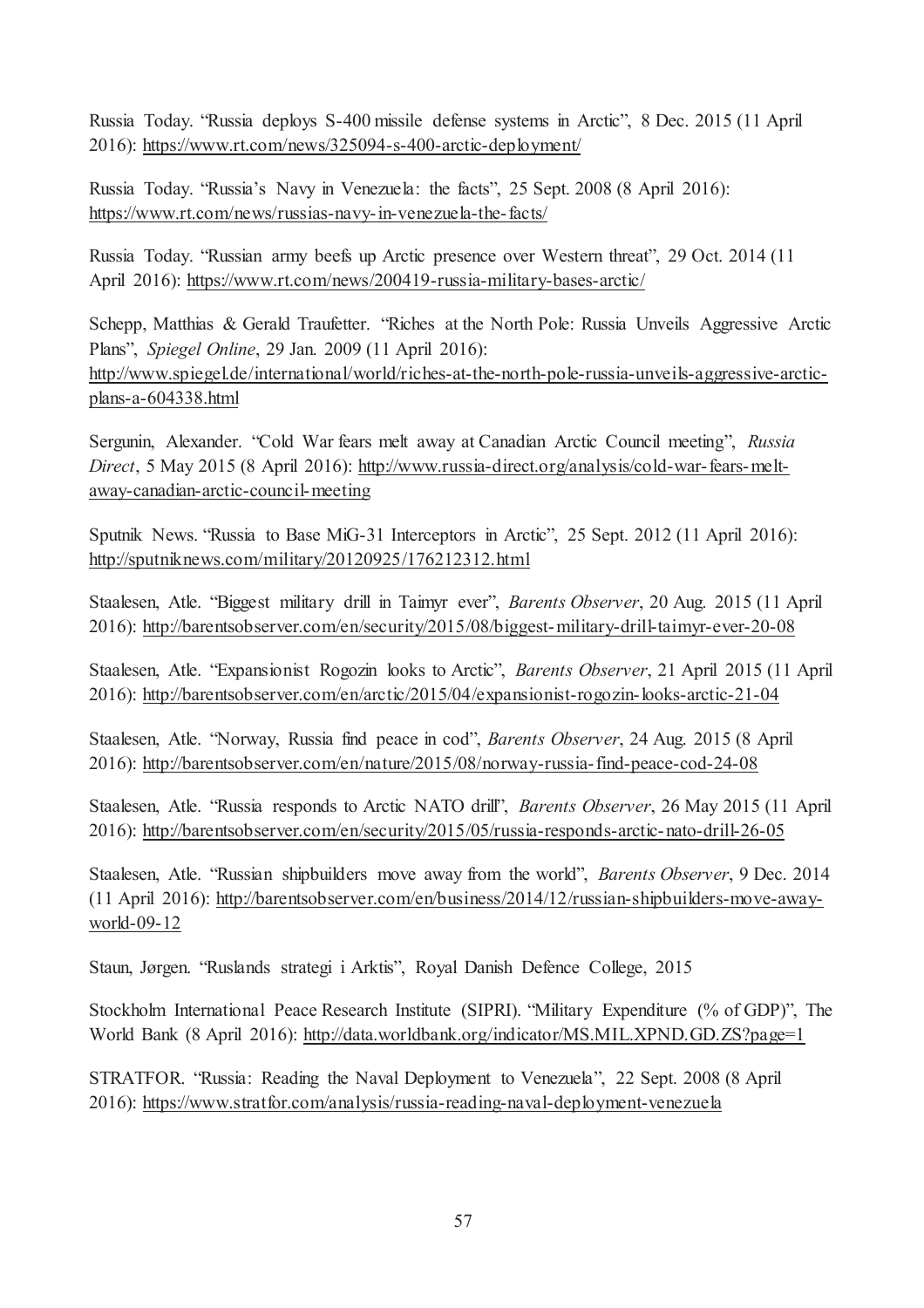TASS Russian News Agency. "Russia applies to UN to confirm its Arctic Ocean borders – minister", 5 Aug. 2015 (8 April 2016): http://tass.ru/en/russia/812724

TASS Russian News Agency. "Russia files new bid with UN for expansion of Arctic continental shelf", 4 Aug. 2015 (8 April 2016): http://tass.ru/en/russia/812402

TASS Russian News Agency. "Russia will have full radar coverage of Arctic this year – defense minister", 28 Oct. 2014 (11 April 2016): http://tass.ru/en/russia/756979

TASS Russian News Agency. "Russian military held Center-2015 exercise to practice struggle against IS", 6 Oct. 2015 (11 April 2016): http://tass.ru/en/defense/826605

TASS Russian News Agency. "Russia's Northern Fleet Arctic brigade lands Marines on Kotelny Island for first time", 15 Sept. 2015 (11 April 2016): http://tass.ru/en/defense/821227

TASS Russian News Agency. "Transfer of forces to Russia's new Arctic command to be completed by mid-December", 10 Dec. 2014 (8 April 2016): http://tass.ru/en/russia/766076

TASS Russian News Agency. "Russia to base interceptors, front-line warplanes at Yakutia airfield from 2017", 15 Oct. 2014 (11 April 2016): http://tass.ru/en/russia/754466

TASS Russian News Agency. "Russian Northern Fleet's ships to make voyages to Arctic, Mediterranean 2016", 1 Dec. 2015 (8 April 2016): http://tass.ru/en/defense/840582

TASS Russian News Agency. "Warships participating in FRUKUS exercise arrive in St Petersburg", 30 June 2012 (8 April 2016): http://tass.ru/en/archive/678085

The Arctic. "Patrushev: Arctic should be an area of dialogue, peace, and good neighborliness", 16 Sept. 2015 (11 April 2016): http://arctic.ru/international/20150916/167048.html

The Moscow Times. "Russia's Top Strategic Bombers Grounded After Crash Kills One Flyer", June 2009 (8 April 2016): http://www.themoscowtimes.com/business/article/russias-top-strategicbombers-grounded-after-crash-kills-one-flyer/523294.html

The Moscow Times. "Russia to Form Arctic Military Command by 2017", 1 Oct. 2014 (8 April 2016): http://www.themoscowtimes.com/business/article/russia-to-form-arctic-military-commandby-2017/508199.html

Trenin, Dmitri & Pavel K. Baev. "The Arctic – A View from Moscow", Carnegie Endowment for International Peace*,* 2010

Udenrigsministeriet. "Regeringen og Grønlands selvstyre indgiver i dag krav på kontinentalsoklen nord for Grønland", 15 Dec. 2014 (8 April 2016): http://um.dk/da/udenrigspolitik/udenrigspolitiskenyheder/newsdisplaypage.aspx?newsID=7D92317D-823E-4412-8BD4-5CBCADCCB45E